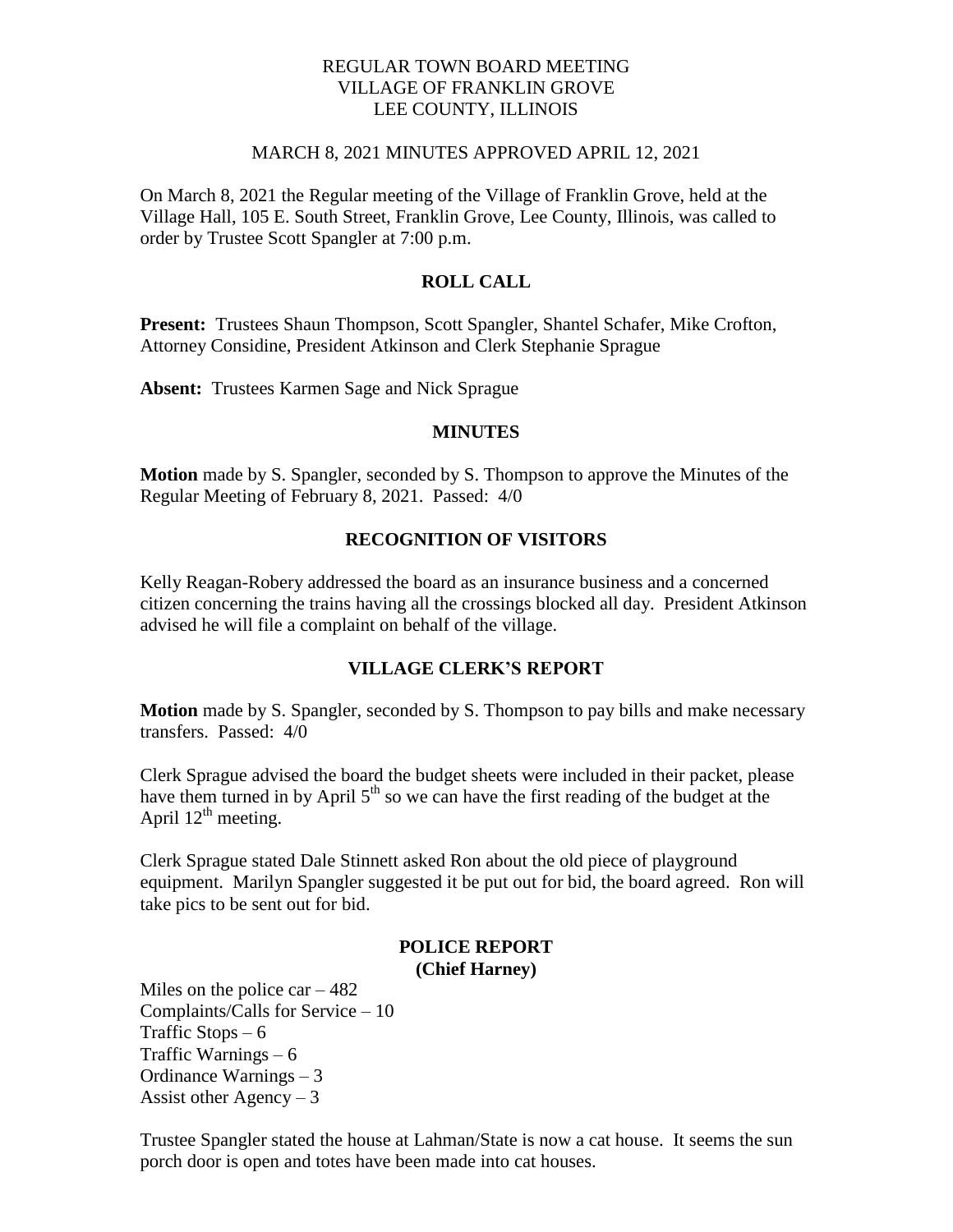Trustee Spangler stated he sat and watched three stop signs for 20 minutes each and over 40% of the people ran the stop signs. The three intersections were Lahman/State, Lahman/Elm and Elm/Hughes. He said there were 74 cars in 40 minutes that went through the Lahman/State and Lahman/Elm intersections and 16 cars in 20 minutes that went through the Elm/Hughes intersection and 66% of that time Chief Harney was at Village Hall. He stated it was just after 2:00pm, there were children present and people continued to run the stop signs. The worst one was Lahman/Elm north/south traffic.

## **LEGAL ISSUES (Attorney Considine)**

None

#### **GENERAL ISSUES**

**Motion** made by S. Thompson, seconded by M. Crofton to approve Enterprise Zone Ordinance 773-21 to amend Ordinance 770-20. Passed: 3/1 Trustee Schafer was the Nay vote as she didn't feel she had enough time to read through the amended ordinance to make an educated vote. President Atkinson stated he would make the swing vote to get the ordinance passed so we didn't hold the Enterprise Zone up on the projects for Dixon and Oregon.

Annual community clean up day will be April  $17<sup>th</sup>$ . Trustee Thompson will get the dumpsters ordered. Clerk Sprague will get fliers made up and posted and contact Rick Shoemaker for the TV's and get current price from Dixon Tire for tire disposal fees.

#### C**OMMITTEE REPORTS**

#### **STREETS & ALLEYS**

(N. Sprague Chairman)

None

#### **WATER & SEWER**

(M. Crofton Chairman)

Trustee Crofton advised employee Dan Hoffman is doing a wonderful job. He recently got the clarifier working and 3 of the 17 tasks on the list are now complete. He stated the sand filter will be a complete tear down.

#### **COMMUNITY DEVELOPMENT**

(S. Schafer Chairman)

Trustee Schafer advised she spoke with Wipfli concerning the separation of the library. They stated the pros for the library include having full say over the entity, donors may be more apt to donate to a library rather than a government, they may apply for additional grants, they would most likely fall beneath the audit threshold, therefore an audit would not be required. There are a number of pros for the village including employee benefits and grants. Marilyn Spangler informed her the library board meets the second Tuesday of the month at 6:30pm if Trustee Schafer would like to attend.